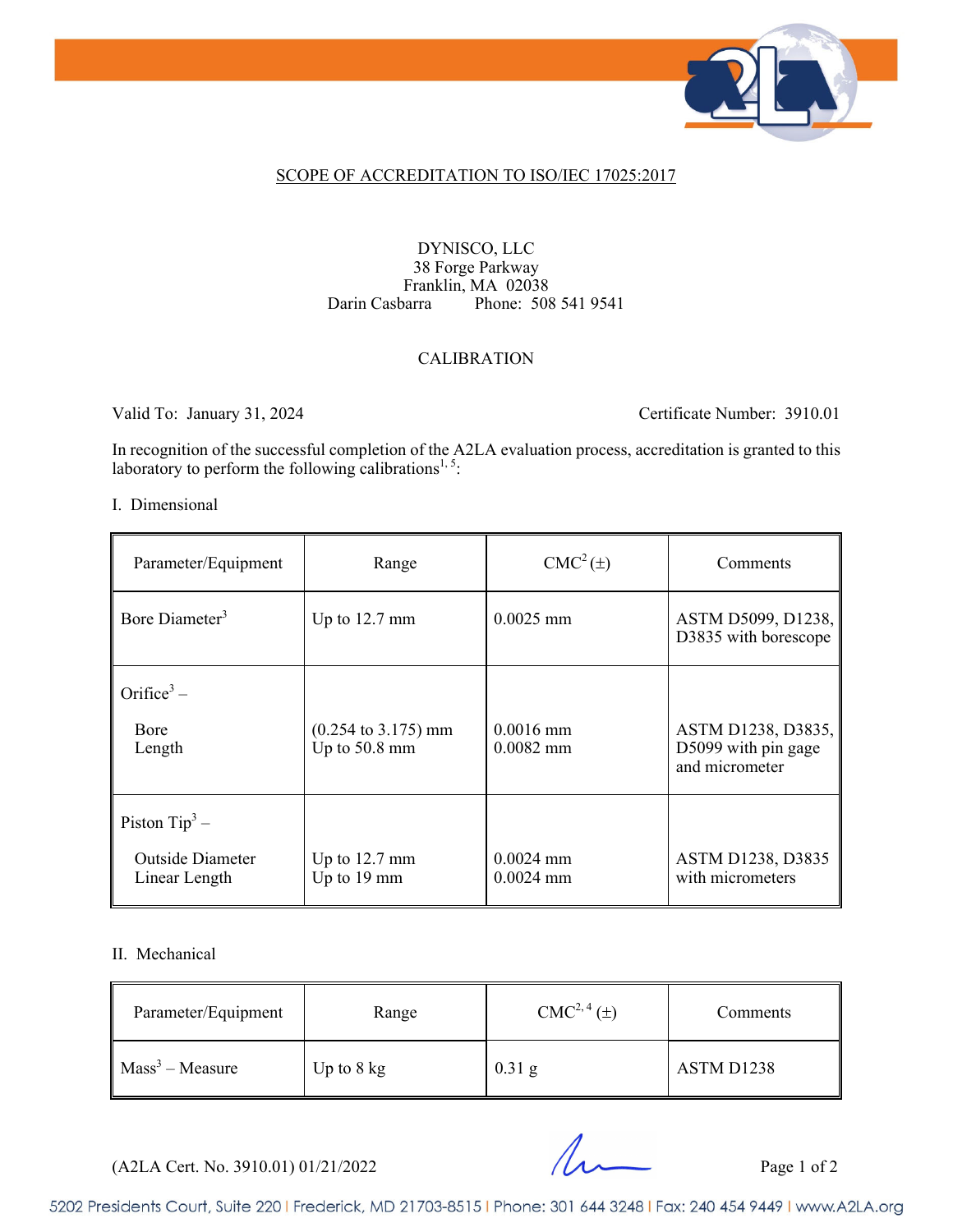| Parameter/Equipment                | Range            | CMC <sup>2, 4</sup> (±) | Comments                  |
|------------------------------------|------------------|-------------------------|---------------------------|
| $Force3 - Measure$                 | Up to $5000$ lbf | 0.31 % of indication    | ASTM E4 using<br>loadcell |
| Time – Cross Head<br>Dwell $Time3$ | Up to 10 minutes | $0.40$ seconds          | Stopwatch                 |

#### III. Thermodynamics

| Parameter/Equipment                                      | Range                     | $CMC2, 4(\pm)$ | Comments                                       |
|----------------------------------------------------------|---------------------------|----------------|------------------------------------------------|
| Temperature – Measure<br>Barrel Temperature <sup>3</sup> | $(15 \text{ to } 425)$ °C | $0.081$ °C     | ASTM D1238,<br>D3835, with Hart<br>digital PRT |

<sup>1</sup> This laboratory does not offer commercial calibration service.

- <sup>2</sup> Calibration and Measurement Capability Uncertainty (CMC) is the smallest uncertainty of measurement that a laboratory can achieve within its scope of accreditation when performing more or less routine calibrations of nearly ideal measurement standards or nearly ideal measuring equipment. CMCs represent expanded uncertainties expressed at approximately the 95 % level of confidence, usually using a coverage factor of  $k = 2$ . The actual measurement uncertainty of a specific calibration performed by the laboratory may be greater than the CMC due to the behavior of the customer's device and to influences from the circumstances of the specific calibration.
- $3$  Field calibration service is available for this calibration. Please note the actual measurement uncertainties achievable on a customer's site can normally be expected to be larger than the CMC found on the A2LA Scope. Allowance must be made for aspects such as the environment at the place of calibration and for other possible adverse effects such as those caused by transportation of the calibration equipment. The usual allowance for the actual uncertainty introduced by the item being calibrated, (e.g. resolution) must also be considered and this, on its own, could result in the actual measurement uncertainty achievable on a customer's site being larger than the CMC.
- 4 The type of instrument or material being calibrated is defined by the parameter. This indicates the laboratory is capable of calibrating instruments that measure or generate the values in the ranges indicated for the listed measurement parameter.
- 5 This scope meets A2LA's *P112 Flexible Scope Policy*.

 $(A2LA$  Cert. No. 3910.01) 01/21/2022 Page 2 of 2